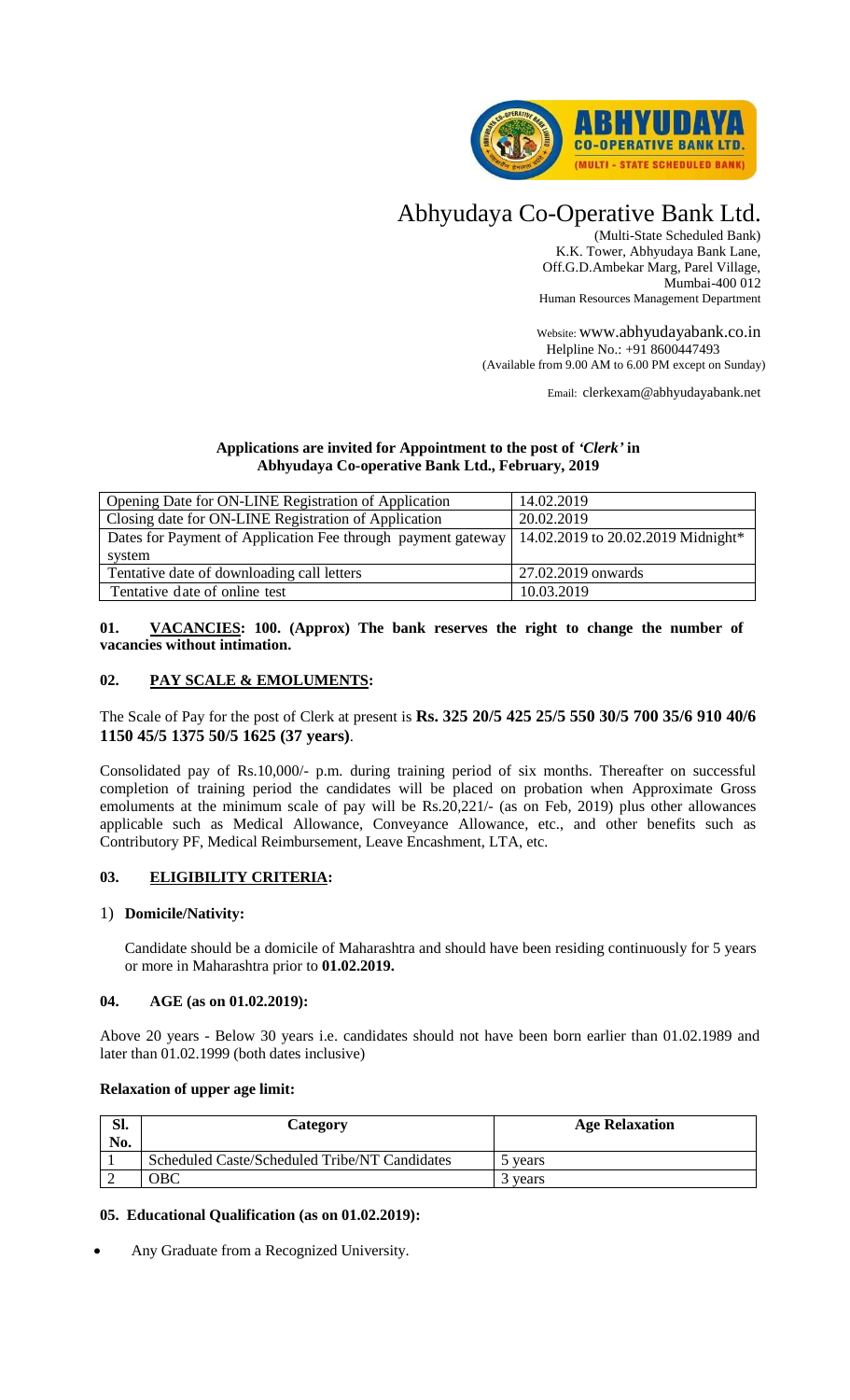- 1) Proficiency in Marathi language is desired / will be given preference
- 2) Knowledge of English is required.
- 3) Candidates should have computer knowledge (as per assessment at the time of interview).

#### **06. Application Fee including Bank and other Charges (Non-Refundable):**

The application fee including intimation charges (non-refundable) is prescribed as under:

| Sl. No.    | Lategory                         | Fees            |
|------------|----------------------------------|-----------------|
| . .        | $\sqrt{C}T/N$ $TT$<br>SС<br>IN 1 | $600/-$<br>Rs.  |
| <u>L</u> . | <b>OBC</b><br>General            | $1200/-$<br>Rs. |

The transaction fee (as applicable) for Online Payment of fees will be borne by the candidate, including the candidate applying under reserved category. The Exam fees as mentioned in the above table is excluding the transaction charges.

# **Procedure for applying online**

1. Candidates are first required to go to the Bank's website [www.abhyudayabank.](http://www.abhyudayabank/)co.in and click on the **"CAREER**" option to open link for appropriate option –

2. Candidates will have to enter their basic details and upload the photograph and signature in the online application form. Candidates are required to upload their photograph and signature as per the specifications given in the Guidelines for scanning and upload of photograph and signature.

# **Guidelines for candidates:**

- (i) Candidates should carefully fill in the details in the on-line application at the appropriate places very carefully. Candidates are advised to verify every field filled in the application. The name of the candidate or his /her, father/husband etc. should be spelt correctly in the application as it appears in the certificates/mark sheets. Any change/alteration found may disqualify the candidature.
- (ii) The candidate should pay the examination fees online at the end step of form filling through payment gateway via Debit/Credit/Net banking etc

Details for payment of examination fees is as under:

- a) General /OBC Rs. 1200/- (plus transaction charges as applicable)
- b) SC/ST/NT Rs. 600/- (plus transaction charges as applicable)
- (iii)Once your payment is successfully made your application will be automatically submitted and you can download your application form.
- (iv) On successful completion of the transaction, an acknowledgement of application will be generated. Acknowledgment of application will be sent on email ID of the candidate.
- (v) Candidates are required to take a printout of application form.
- (vi) Please ensure to furnish correct Mobile number / email address to receive the registration confirmation.

#### **Note:**

- After completing the procedure of applying on-line including payment of fees, the candidate should take a printout of the system generated on-line application form, ensure particulars filled in are accurate and retain it along with application acknowledgement for future reference. **They should not send this printout to the Bank.**
- Please note that all the particulars mentioned in the online application including Name of the Candidate, Post Applied, Category, Date of Birth, Address, Mobile Number, Email ID, Centre of Examination etc. will be considered as final and no change/modifications will be allowed after submission of the online application form. Candidates are hence requested to fill in the online application form with the utmost care as no correspondence regarding change of details will be entertained. Bank will not be responsible for any consequences arising out of furnishing of incorrect and incomplete details in the application or omission to provide the required details in the application form.
- An email/ SMS intimation on successful registration of the application will be sent to the candidate's email ID/ Mobile Number specified in the online application form as a system generated acknowledgement. If candidates do not receive the email and SMS intimations at the email ID/ Mobile number specified by them, they may consider that their online application has not been successfully registered. An online application which is incomplete in any respect such as without photograph and signature uploaded in the online application form will not be considered as valid. Candidates are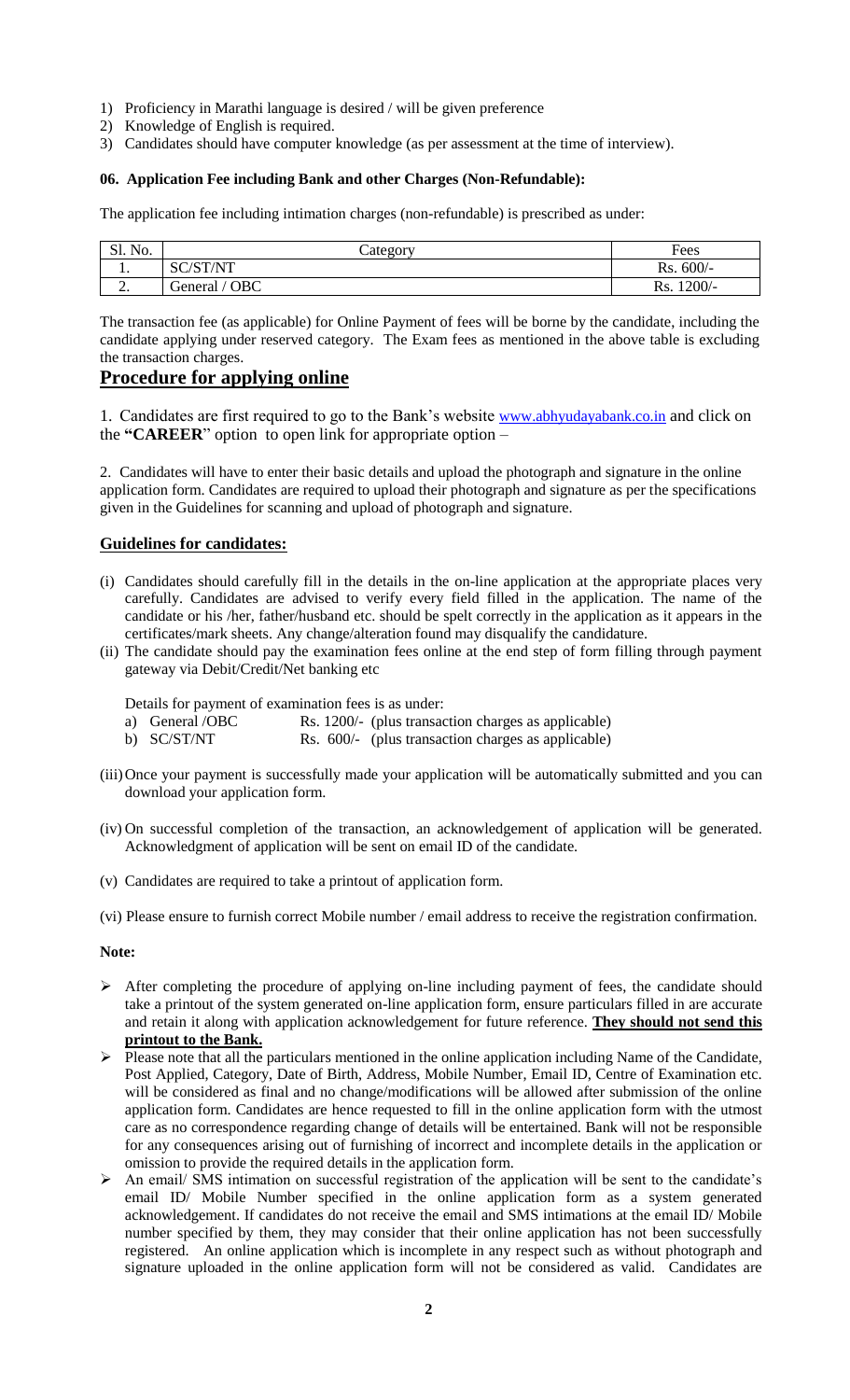advised in their own interest to apply on-line much before the closing date and not to wait till the last date for payment to avoid the possibility of disconnection/ inability/ failure to log on to the Bank's website on account of heavy load on internet/website jam. Bank does not assume any responsibility for the candidates not being able to submit their applications within the last date on account of the aforesaid reasons or for any other reason beyond the control of the Bank. Please note that the above procedure is the only valid procedure for applying. No other mode of application or incomplete steps would be accepted and such applications would be rejected.

Any information submitted by an applicant in his/ her application shall be binding on the candidate personally and he/she shall be liable for prosecution/ civil consequences in case the information/ details furnished by him/ her are found to be false at a later stage.

# 7. **SELECTION PROCEDURE:**

The selection of the candidates shall be made on the basis of the Online Test/Examination and interview. The Online Test/Examination will be conducted in English. All the eligible candidates who apply with the requisite fee and whose applications are received in time will be called for the Online test/ Examination, which will comprise the following:

- A. Online Test/Examination: 200 marks
- B. There shall be Negative Marking for wrong answers (0.25 marks will be deducted for each wrong answer);
- C. Online Test question contents would be as under:

Objective type of test.

| Sl. No. | <b>Name of Tests</b> (objective) | No. of questions | <b>Maximum Marks</b> | <b>Total time</b> |  |
|---------|----------------------------------|------------------|----------------------|-------------------|--|
|         | Reasoning                        | 40               | 40                   |                   |  |
| 2       | <b>English Language</b>          | 40               | 40                   |                   |  |
| 3       | <b>Numerical Ability</b>         | 40               | 40                   | 120 Minutes       |  |
|         | <b>General Awareness (With</b>   | 40               | 40                   | composite         |  |
|         | special reference to Banking     |                  |                      |                   |  |
|         | Industry)                        |                  |                      |                   |  |
|         | Computer Knowledge               | 40               | 40                   |                   |  |
|         | TOTAL:                           | 200              | 200                  |                   |  |

D. Other detailed information regarding the examination will be given in an Information Handout which will be made available for the candidates to download along with the call letter for examination from the Bank's Website.

#### **E. PENALTY FOR WRONG ANSWERS:**

There will be penalty for wrong answers marked in the Objective Tests. For each question for which a wrong answer has been given by the candidate one fourth or 0.25 of the marks assigned to that question will be deducted as penalty to arrive at corrected score. If a question is left blank, i.e., no answer is marked by the candidate, there will be no penalty for that question.

#### **F. CUTOFF SCORE:**

- (i) The examination may be held in multiple sessions. In such a case, the corrected scores obtained by each of the candidates in different sessions will first be normalized using equipercentile method.
- (ii) Each candidate will have to secure a minimum score in each of the tests as well as on the total score to be called for interview. The cut-off points to qualify in each of the tests will be decided by the bank based on the group norms. Mere passing in individual tests may not be sufficient as candidates should also score sufficiently high on Total in order of merit to be called for interview. A candidate should qualify in the Online Test/Examination and interview high on merit, for being considered for appointment in the vacancies notified.

#### **G. QUALIFYING IN THE ONLINE TEST EXAMINATION:**

Candidates will have to pass in each of the objective test. The passing marks in each of the test will be decided by the Bank on the basis of the performance of all the competing candidates taken together in each test to a minimum required level.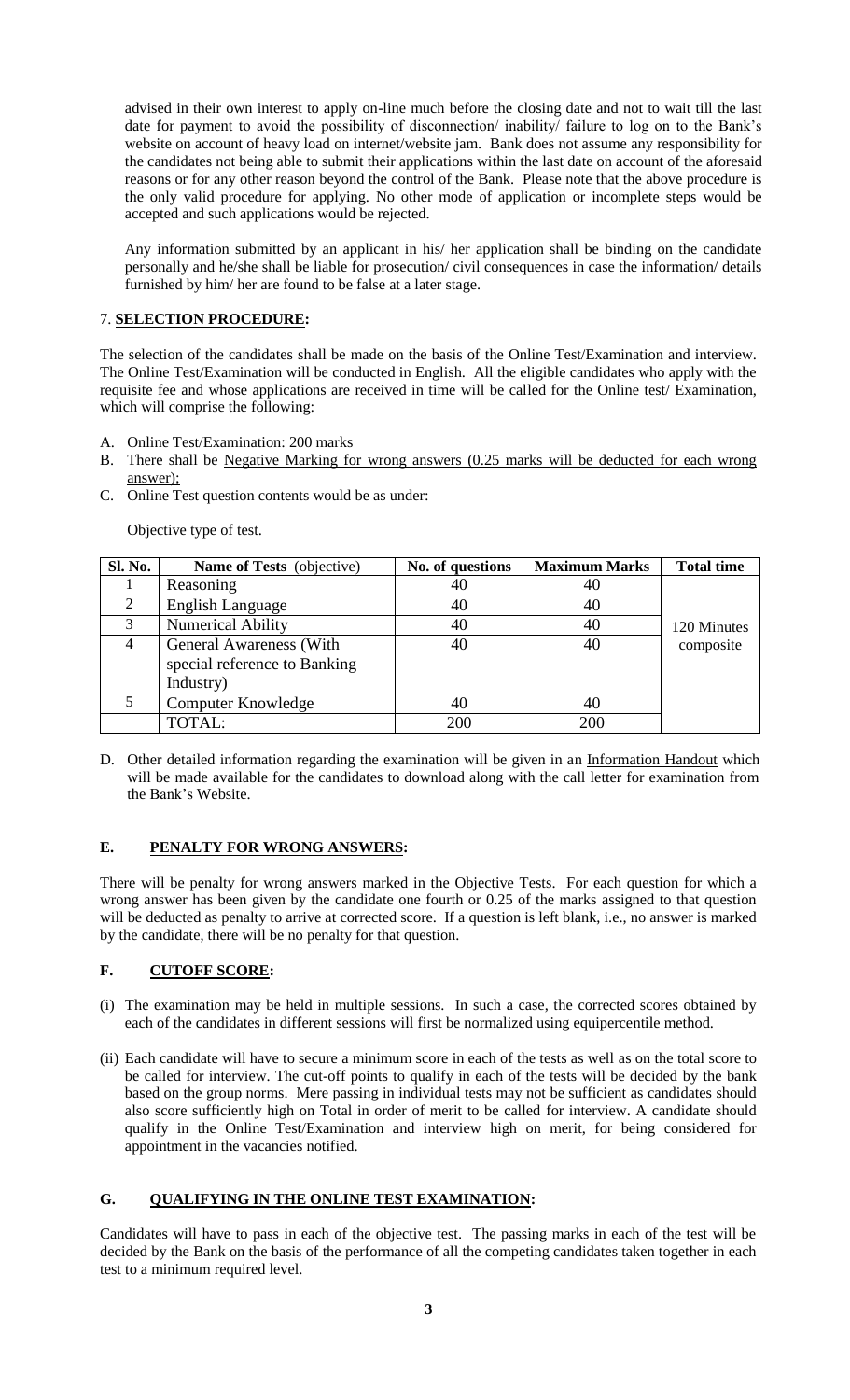Marks obtained in the Online test will be reckoned for shortlisting for interview. Accordingly, candidates will be called for interview. Depending upon the number of vacancies, only those candidates who rank sufficiently high in the Online test will be called for the interview in the ratio of 1:5. Mere eligibility/ pass in the test shall not vest any right for being called for interview. The list of candidates shortlisted for interview, will be made available on Bank's website.

Final selection will be on the basis of the ranking accorded, after adding the marks obtained in the Online test/Examination and interview.

#### **Test/Examination (on-line mode) :**

- (i) The online examination will tentatively be conducted in Mumbai/ Thane/ Navi Mumbai/ Pune/ Nashik/ Nanded/ Nagpur/Aurangabad /Ahmednagar depending upon the number of candidates and availability of examination centre.
- (ii) The Bank, however, reserves the right to cancel any of the Examination Centres and/or add some other Centres, depending upon the response, administrative feasibility, etc.
- (iii) Candidates will appear for the examination at an Examination Centre at his/her own risks and expenses and the Bank will not be responsible for any injury or losses etc. of any nature.
- (iv) No request for change of centre for Examination shall be entertained.

#### **8**. **How to apply:**

- (a) Candidates have to register Online through Bank's website [www.abhyudayabank.](http://www.abhyudayabank/)co.in only between **14.02.2019 and 20.02.2019**. No other means/mode of applications shall be entertained.
- (b) Candidates should have a valid personal e-mail id. In case, candidate is not having valid e-mail id, he/she should create a new e-mail id. This e-mail id should be valid for the duration of this process.
- (c) Log on to Bank's website [www.abhyudayabank.](http://www.abhyudayabank/)co.in and go through the detailed advertisement and ensure candidate's eligibility to apply for the said post.
- (d) Candidates are required to have a scanned (digital image) of his/her photograph and signature as per the specifications given below. Candidates are required to upload a scanned copy of his / her photograph as also a scanned copy of signature while making the online application.
- (e) Candidates are required to visit the Bank's website [www.abhyudayabank.](http://www.abhyudayabank/)co.in and apply for the post Online, by filling the particulars required therein**.**
- (f) All the mandatory fields (marked with\*) should be filled in, otherwise the system will not accept the application.
- (g) After filling in all the required particulars in the application form candidates shall pay the application fee by clicking on payment button. After successful payment application form will be automatically submitted and candidate can download the application from.

#### (h) **Guidelines for Scanning the Photograph and Signature:**

Before applying online, a candidate will be required to have a scanned (digital) image of his / her photograph and signature as per the specifications given below.

#### (I) **PHOTOGRAPH IMAGE:**

- $\triangleright$  Photograph must be recent passport size colour picture.
- > The picture should be in colour, against a light-coloured, preferably White background.
- $\triangleright$  Look straight at the camera with a relaxed face.
- $\triangleright$  If the picture is taken on a sunny day, have the sun behind you, or place yourself in the shade, so that you are not squinting and there are no harsh shadows
- > If you have to use flash, ensure there's no "red-eye"
- $\triangleright$  If you wear glasses make sure that there are no reflections and your eyes can be clearly seen.
- Caps, hats and dark glasses are not acceptable. Religious headwear is allowed but it must not cover your face.
- Size of file should be below 1 MB.
- $\triangleright$  Ensure that the size of the scanned image is not more than 1MB. If the size of the file is more than 1MB, then adjust the settings of the scanner such as the DPI resolution, no. of colors etc., during the process of scanning.

#### **(II) SIGNATURE IMAGE:**

- The applicant has to sign on white paper with Black Ink Pen.
- $\triangleright$  The signature must be that of the applicant and not by any other person.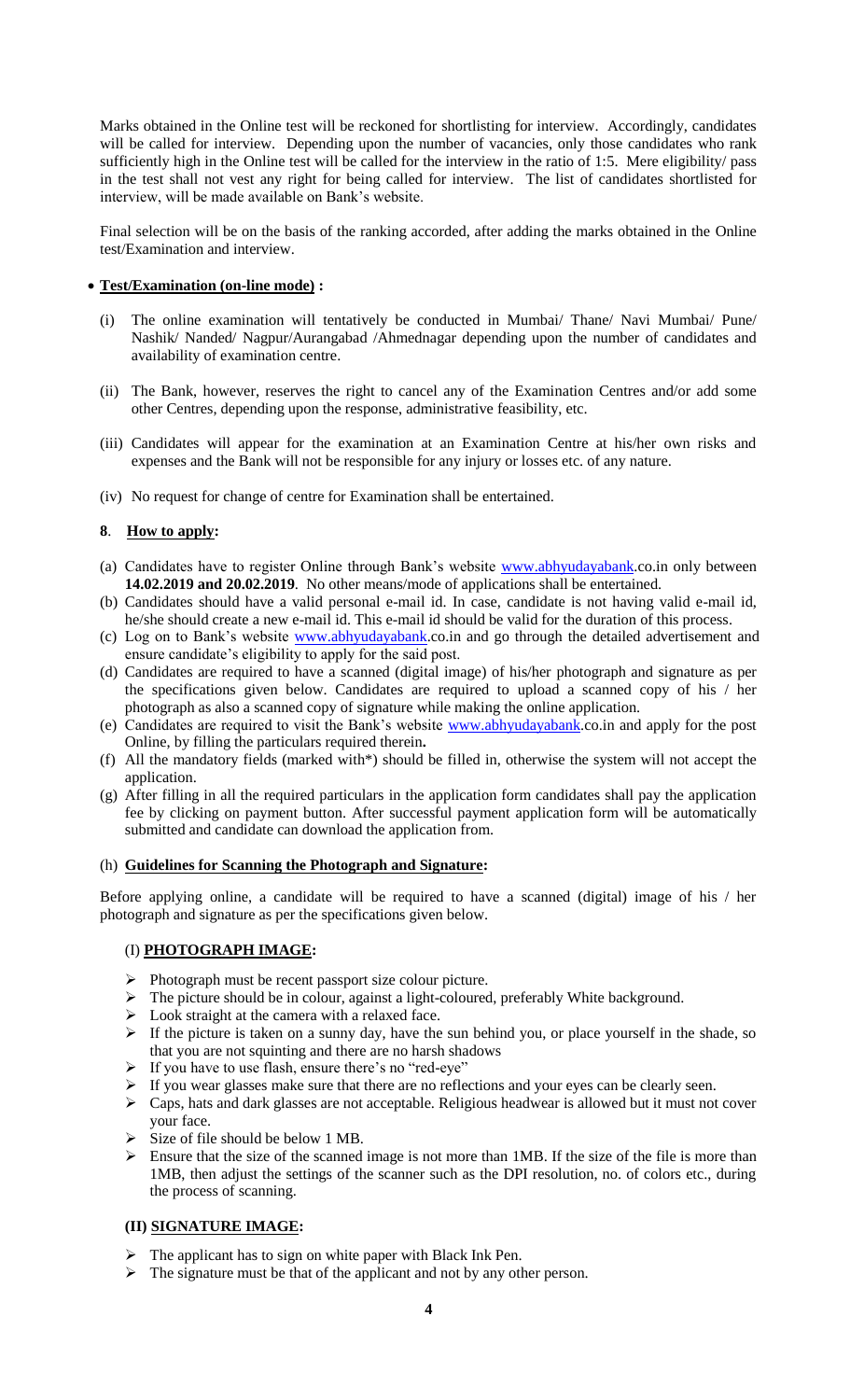- $\triangleright$  The signature will be used to put on the Hall ticket and wherever necessary.
- $\triangleright$  If the Applicant's signature on the answer script, at the time of the examination, does not match the signature on the Hall Ticket, the applicant will be disqualified.
- $\triangleright$  Ensure that the size of the scanned image is not more than 1 MB

#### **(III) SCANNING THE PHOTOGRAPH & SIGNATURE:**

- $\triangleright$  Set the scanner resolution to a minimum of 200 dpi (dots per inch)
- $\triangleright$  Set color to True color
- $\triangleright$  File size as specified above
- $\triangleright$  Crop the image in the scanner to the edge of the photograph/signature, then use the upload editor to crop the image to the final size (as specified above)
- The image file should be JPG or JPEG format. An example file name is : image01.jpg or image01.jpeg.
- $\triangleright$  Image dimensions can be checked by listing the folder files or moving the mouse over the file image icon.

Candidates using MS Windows/MS Office can easily obtain photo and signature in .jpeg format not exceeding 1MB respectively by using MS Paint or MS Office Picture Manager. Scanned photograph and signature in any format can be saved in .jpg format by using 'Save As' option in the File menu and size can be reduced below 1MB (photograph)  $\&$  1MB (signature) by using crop and then resize option

#### **If the file size and format are not as prescribed, an error message will be displayed.**

While filling the Online Application Form, the candidate will be provided with a link to upload his photograph and signature.

#### **Procedure for uploading the Photograph and Signature:**

i. There will be two separate buttons for uploading Photograph and Signature.

ii. Click on the respective button "Upload Photograph and Signature".

iii. Browse & Select the location where the Scanned Photo/Signature file has been saved.

iv. Select the file by clicking on it.

Your Online Application will not be registered unless you upload your photo and signature as specified.

#### **Note:**

- (i) In case the face in the photograph or signature is unclear, the candidate's application may be rejected.
- (ii) After registering online, candidates are advised to take a print out of their system generated online application forms.
- (iii)In case the photograph or signature is unclear, the candidate may edit his/her application and reupload his/her photograph or signature.
- (iv) The link for registration of application will be open on our website on the dates indicated at the top of this advertisement **(14.02.2019 and 20.02.2019).**
- (v) After payment candidates will not be allow to edit the form, so check all the details before payment.
- (vi) Candidates should take utmost care to furnish the correct details while filling in on-line application.
- (vii) After applying on-line, the candidate should take a print out of the system generated on-line application form and retain it along with Application acknowledgement safely for future reference. They should not send this print out to the Bank. The print out of the on-line application will have to be invariably submitted at the time of Interview.
- (viii)Candidates are advised in their own interest to apply on-line much before the closing date and not to wait till the last date for payment to avoid the possibility of disconnection/ inability/failure to log on the Bank's website on account of heavy load on internet/website jam.
- (ix) The Bank does not assume any responsibility for the candidates not being able to submit their applications within the last date on account of the aforesaid reasons or for any other reason beyond the control of the Bank.
- (x) Please note that the above procedure is the only valid procedure for applying. No other mode of application or incomplete steps would be accepted and any such incomplete/incorrect applications would be rejected.
- (xi) The Candidate should note/remember the password for future reference and use. **Note -** There is also a provision to reprint the Application form at later stage.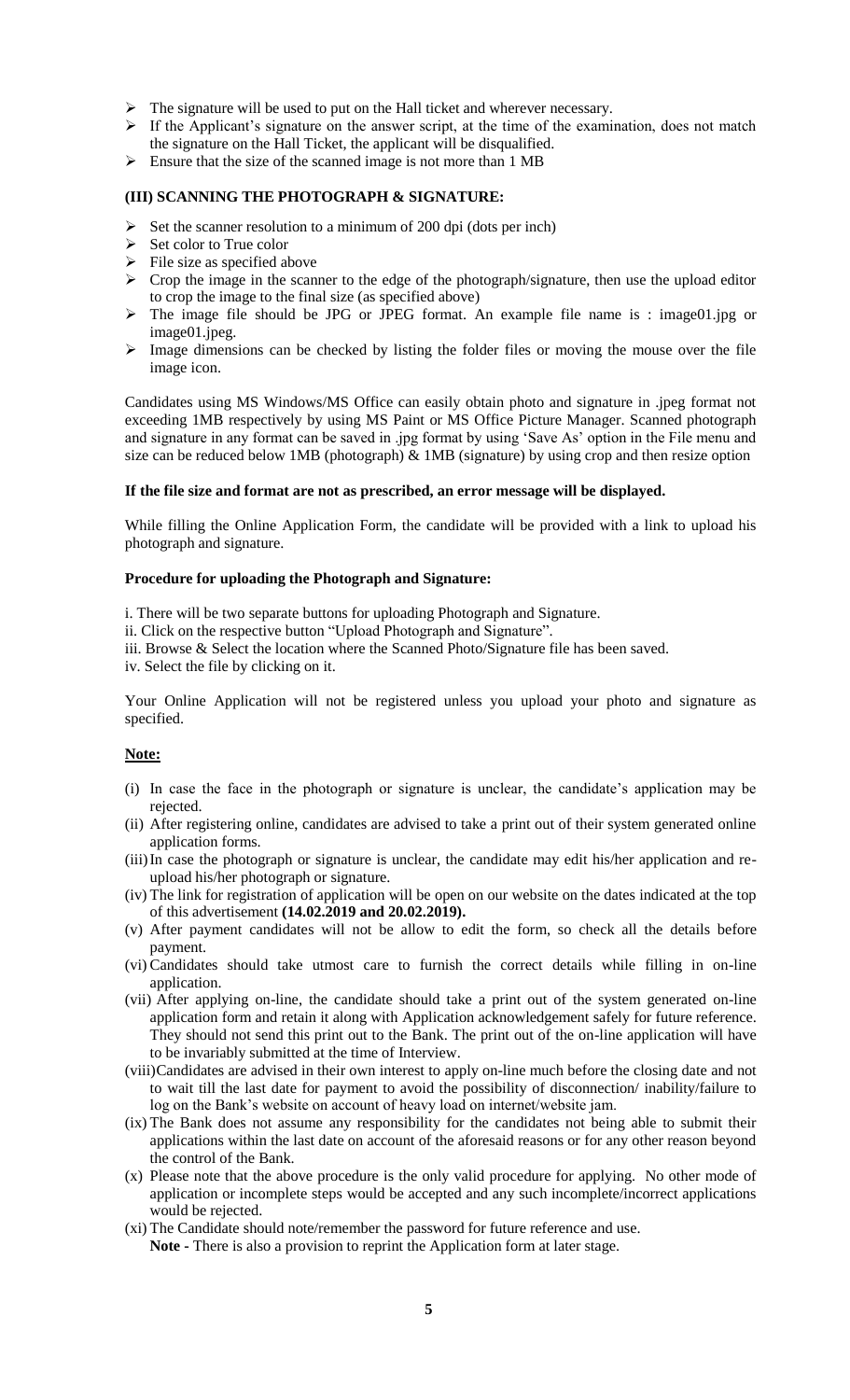**Important –** In case of any difficulty experienced in submission of On-Line application and/or payment of fees, candidates may contact the helpline telephone no. +91 8600447493 (Available from 9.00 AM to 6.00 PM except on Sunday).

#### **09. VERIFICATION OF CREDENTIALS:**

The candidates who qualify for interview will be subjected to verification of credentials, such as, verification of Original Certificates of Educational Qualifications, other Qualifications, Caste Certificates, etc. and also subjected to verification with the respective Universities / Authorities.

# **10. APPOINTMENT:**

Candidates selected for current vacancies shall be taken into the services of the bank.

# **11. SPECIAL INSTRUCTIONS:**

Candidates have to submit the online examination call letter at the time of online examination.

#### **Identity Verification**

In the examination hall, the call letter along with the candidate's currently valid photo identity, in original, such as PAN Card/Passport/Driving Licence/Voter's Card with photograph/Photo identity proof issued on original letter head by a Gazzetted Officer/People's Representative or Identity Card issued by a recognised college/ University (valid in current year)/Aadhar card with a photograph/ Employee ID, should be submitted to the invigilator for verification. The candidate's identity will be verified with respect to his/her details on the call letter and in the Attendance List. If identity of the candidate is in doubt the candidate will not be allowed to appear for the Online Examination.

#### **Note:**

- 1) Candidates have to produce the photo identity proof and Examination Call Letter for verification while attending the online examination, without which they will not be allowed to take up the examination.
- 2) Candidates are advised to remain in touch with Bank's website [www.abhyudayabank.](http://www.abhyudayabank/)co.in**,** for any information which may be put for further guidance.
- 3) Decision of the Bank in respect of all matters pertaining to this examination would be final and binding on all candidates.

Please note that candidates will not be permitted to appear for the Online Examination without the following documents:

- (a) Call Letter for online Examination
- (b) Photo-identity proof (as specified) in original

Candidates reporting late i.e. after the reporting time specified on the call letter for Online Examination will not be permitted to take the examination.

The reporting time mentioned on the call letter is prior to the Start time of the test. Though the duration of the examination is 120 minutes candidates may be required to be at the venue for about 3 hours including the time required for completion of various formalities such as verification and collection of various requisite documents, logging in, giving of instructions etc.

Candidates are advised to regularly keep in touch with the Bank's website [www.abhyudayabank.](http://www.abhyudayabank/)co.in for details, updates and any information which may be posted for further guidance as well as to check their registered e-mail account from time to time during the recruitment process.

#### **12. GENERAL INSTRUCTIONS:**

- a) As the applications are to be processed by a Computerized System, it is essential that the application should be filled in properly and completely.
- b) Before applying, the candidate should ensure that he/she fulfills the eligibility and other norms mentioned in this notification. Bank would be free to reject any application at any stage of the recruitment process, if the candidate is found ineligible for the post and examination fees has not been paid. The decision of the Bank shall be final on qualification and other eligibility norms.
- c) Candidates should ensure that the photographs and signatures appended by them in all the places, viz., uploaded in online application, call letter, attendance sheet, etc., and in all correspondence with the Bank, in future, should be identical and there should be no variation of any kind.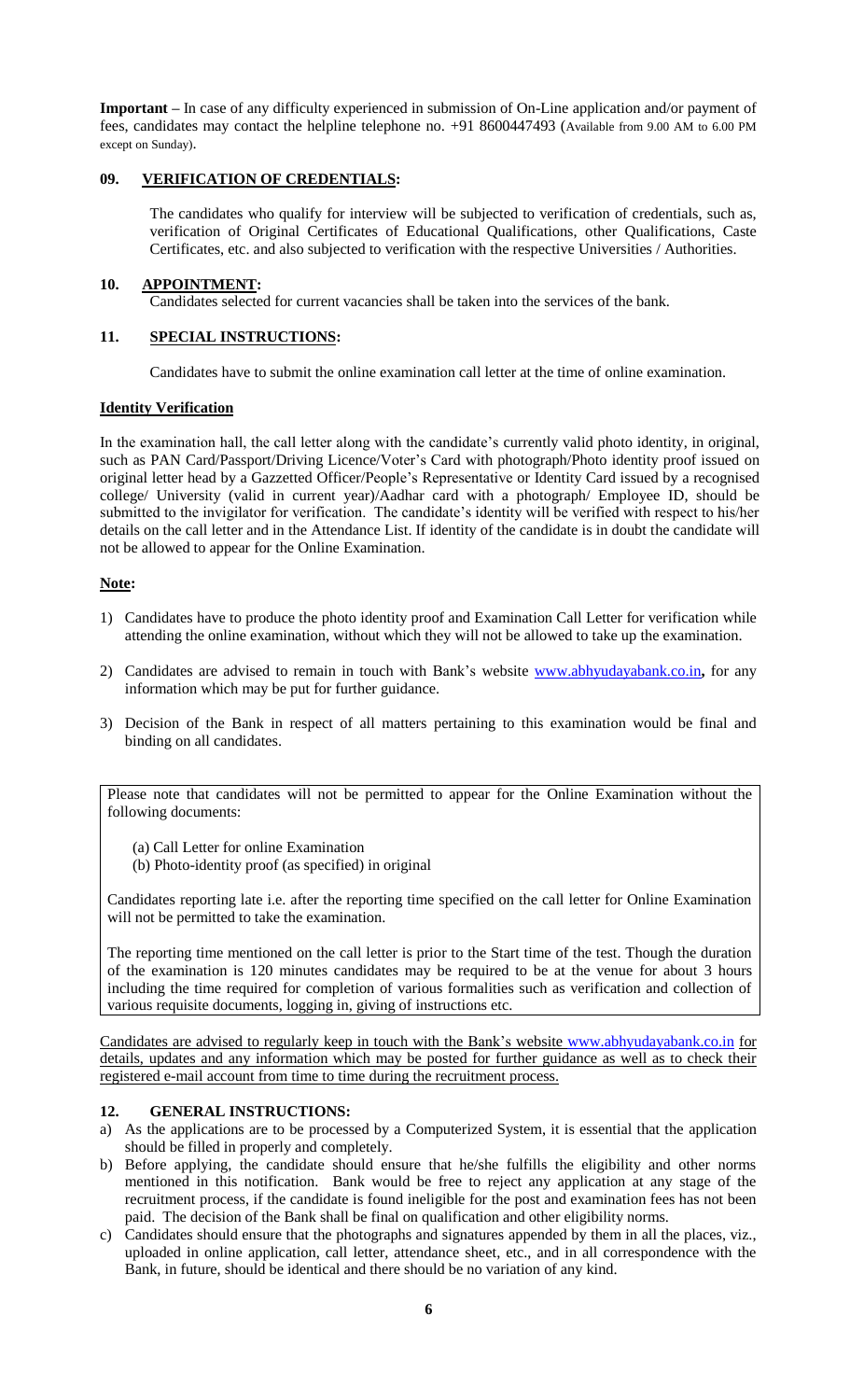- d) Application once made will not be allowed to be withdrawn.
- e) Candidates need not submit/send at any address, application printouts or any certificates or copies thereof at the time of online application. Their candidature will be considered on the strength of the information declared in the application.
- f) The Bank shall not entertain requests from the candidates seeking advice about their eligibility to apply.
- g) Candidates seeking age relaxation are required to show originals and submit copies of necessary certificate(s) at the time of interview.
- h) Candidates already in employment should produce 'no objection certificate / relieving letter' from their employer, at the time of interview, in the absence of which their candidature will not be considered.
- i) Only candidate willing to serve any Branch / Dept. of the Bank should apply.
- j) The decision of the Bank in all aspects pertaining to the application and its acceptance or rejection as the case may be, conduct of examination and at all consequent stages, culminating in the selection or otherwise of any candidate, shall be final in all respects and binding on all concerned, under the power vested with it under the byelaws and Service Regulations of the Bank and it also reserves its right to alter and modify the terms and conditions laid down in the notification for conducting the various stages upto selection, duly intimating details thereof to all concerned, as warranted by any unforeseen circumstances arising during the course of the recruitment process, or as deemed necessary by the Bank at any stage.
- k) Decision of the Bank in all matters regarding number of vacancies, eligibility of the candidate, the stages at which such scrutiny of eligibility is to be undertaken, the document(s) to be produced for the purpose of the conduct of examination, interview, selection and any other matter relating to recruitment will be final and binding on the candidates. No correspondence or personal enquiries shall be entertained in this behalf.
- l) The requests of the applicants seeking marks obtained by them in the online test/interview will not be entertained.
- m) Bank, may at its discretion hold re-examination wherever necessary in respect of any center/ venue/specific post of venue or a candidate(s). Further, the Bank reserves its right to postpone/cancel the online test, if the situation warrants.
- n) The Bank shall not be responsible for an application being rejected which is based on wrong information provided in any advertisement issued by an unauthorized person/institution.
- o) The bank may increase/reduce the number of vacancies without notice.
- p) Data once registered cannot be changed.
- q) Canvassing in any form will be a disqualification.
- r) Any resultant dispute arising out of this notification shall be subject to the sole jurisdiction of the courts situated at Mumbai only.
- s) Bank takes no responsibility for any certificate/remittance sent separately by candidates.
- t) No Candidate is permitted to use calculator, Mobiles, papers or any other such instruments during the examination. The candidates will appear for the written examination/interview at the allotted centers at their own expenses and risks and the Bank will not be responsible for any injury/loss etc. of any nature.
	- Candidates in their own interest are advised to submit their application on-line well in time before the last date to avoid possible technical snags.
	- Appointment of selected candidates is subjected to his/her being declared medically fit as per the recruitment of the Bank. Such appointments will be subject to the Service & Conduct Rules of the Bank.
- u) Competent Authority for issue of Certificate to SC/ST and proof of Local Candidate is as under: (to be produced at the time of interview)
	- For SC/ST/BC– District Magistrate/Addl. Distt. Magistrate/Collector/ Deputy ♣ Commissioner/Addl. Dy. Commissioner/Dy. Collector/First Class Stipendary Magistrate/Sub-Division Magistrate/Taluka Magistrate/Executive Magistrate /Extra Assistant Commissioner/Chief Presidency Magistrate/Additional Chief Presidency Magistrate/ Presidency Magistrate/ Revenue Officer not below the rank of Tahsildar Sub Divisional Officer of the area where the candidate and/or his/her family normally resides.
	- $\textbf{\text{*}}$  For local candidate Bonafide study certificate from the Educational Institution/s

OR

Residential Certificate issued by MRO/Competent Revenue Authorities, as the case may be. v) Action Against Candidates Found Guilty of Misconduct:

- Candidates are advised in their own interest that they should not furnish any particulars that are false, tampered, fabricated and should not suppress any material information while filling up the application form. At the time of written examination/interview, if a candidate is (or has been) found guilty of
	- (i) using unfair means during the examination or
	- (ii) impersonating or procuring impersonation by any person or
	- (iii) misbehaving in the examination hall
	- (iv) resorting to any irregular or improper means in connection with his/her candidature for selection or